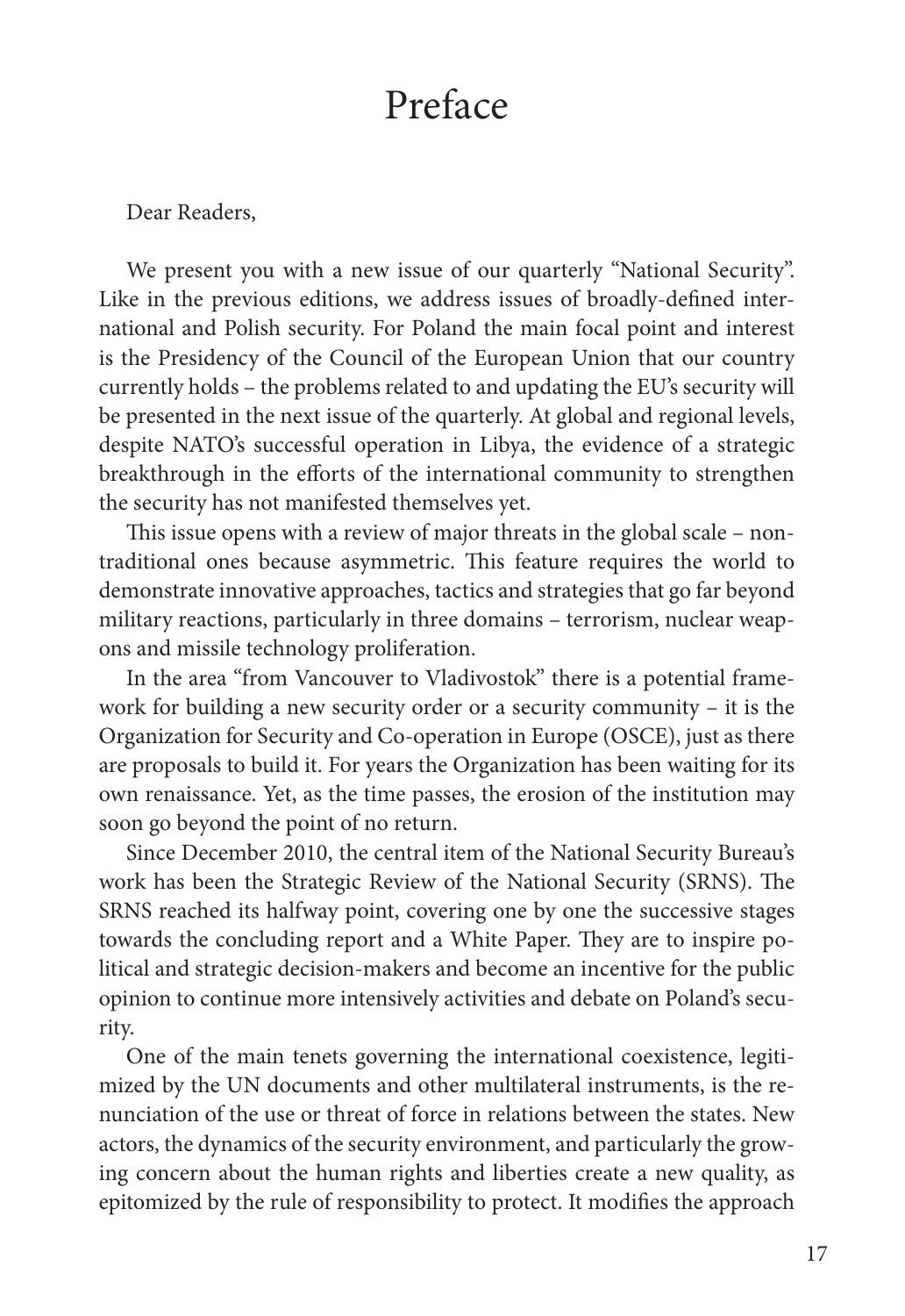to other principles, such as sovereignty and territorial integrity, causes essential border shifts in the legal and international protection in the humanitarian field, and in extreme cases, justifies interventions by the international community as well as the revision of, one would think, the inviolable useof-force principle.

The bone of contention between the former enemies, and (difficult) partners nowadays, that radiates into other areas of strategic dialogue in the field of armaments and security is missile defence. NATO–Russia cooperation is by all means desired; however, for numerous reasons the premises are not there for creating a unified common system of such defence, as postulated by Russia. At stake is the scope of cooperation, including creating mechanisms of information exchange and confidence- and transparency-building within the framework of such cooperation.

The questions whether the USA would close itself in a sort of "Monroe doctrine" and limit its global role and position in world politics or whether the isolationist tendencies that appeared in the election campaign started beforehand are of opportunistic character, give rise to intriguing discussion. During the economic and financial as well as the incipient social crisis in the United States, one cannot dismiss this phenomenon as merely a passing, expedient game.

On the other side of the Atlantic, in Central Europe, authors make a balance-sheet of the 20 years long implementation of the Treaty on Good Neighbourhood and Friendly Cooperation between Poland and Germany in the select areas of security. After the period of building relations based on shared values the time came to put them on a broadening basis of common interests, not free from disputes, misunderstandings and the tendency toward an "enlightened egoism". The latest period reveals a revival in positive relations and cooperation between both countries in the security area.

Two very interesting conflict-ridden areas face different challenges. The first analyzed region is the North Caucasus, which during the past two decades experienced a streak of crises and rebellions, occupations and pacifications, destabilizations, and lately attempts to inject "steered" autonomy. Finding the current policy of heavy-handedness inefficient, Russia tries another, more sophisticated approach. Whether the new opportunity for modernisation will be continued under Vladimir Putin's (expected) Presidency remains open, in the author's opinion. On the other hand, after a period of regimes being abolished, weakened or transformed domestically in the Middle East and North Africa, dramatic shifts in relations among the states are being observed. The most troubled environment of the Middle East -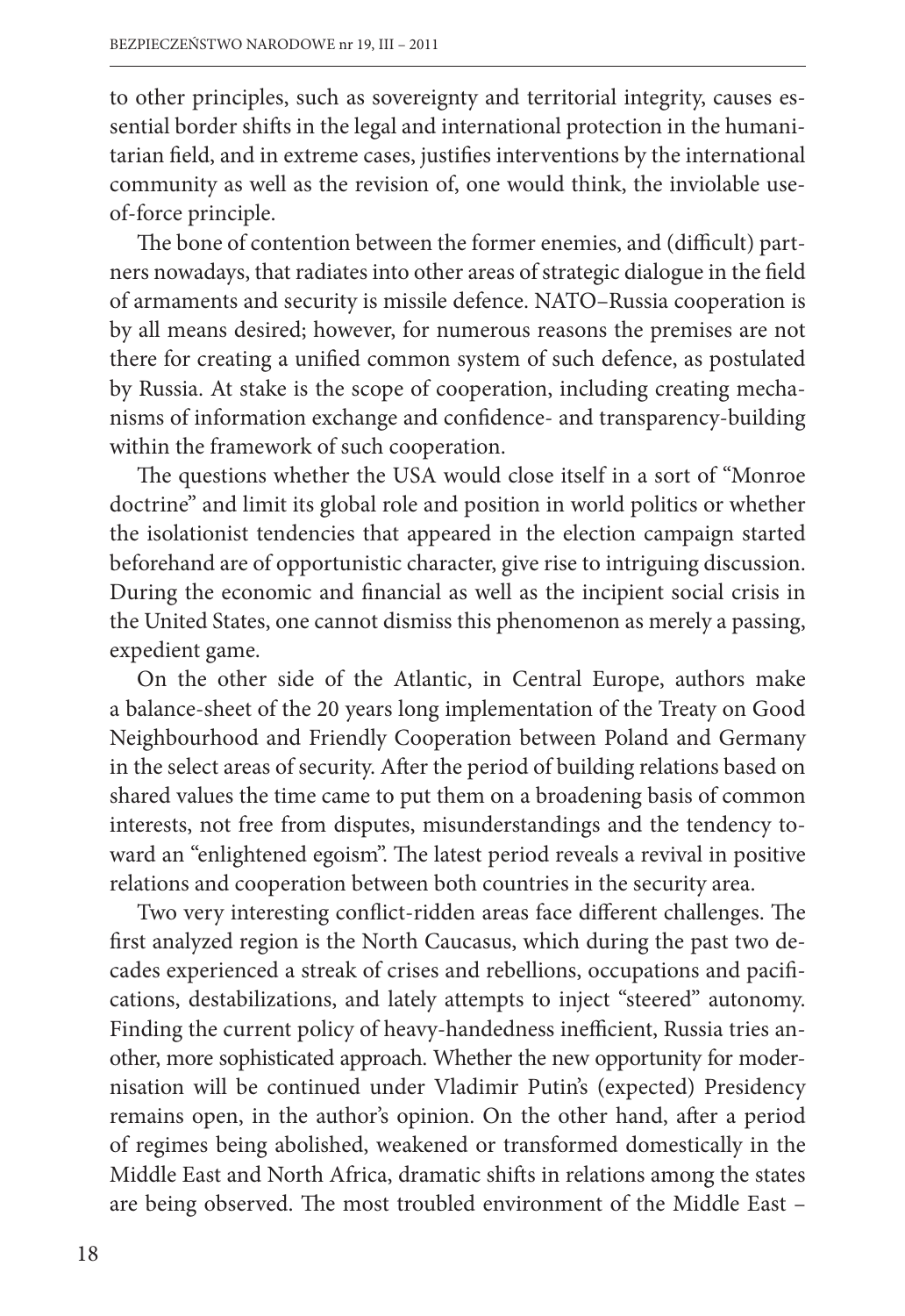in Israel's direct surroundings – faces a revolutionary *renversement des alliances*. For different reasons Israel is observing helplessly as the strategic correlation of forces built by it in the region over several decades undergoes dramatic shake-ups.

The critical infrastructure and the evolution of terrorism are in this quarterly themes pointing to the non-military security area. For several years the protection tasks relating to the critical infrastructure have been planned and resolved. The crisis management law of 2007 is the legal basis for a comprehensive definition of the infrastructure and distinguishing it from other social and economic sectors. As the author points out, it does not exhaust the scope of legal protection – numerous regulations included or dispersed in other legal acts that have been passed earlier include essential references to the elements of the infrastructure recognized as critical.

Terrorism, along with cyber and energy security, occupies a very important place in the National Security Bureau work programme. This time the author analyzes the ability of terrorist groups to adapt their strategies and methods to the changing environment. It is carried out on two main levels: ideological and operational. The spectacular, networking nature, a terrorist's changing profile, the media propaganda including the internet and simultaneous attacks–those are some of the characteristic features of the jihad, which adjusts its methods to the existing conditions. Although Poland was not subject of a serious terrorist attack, efforts should be made to minimize the possibility of such threat.

The "Armed Forces" section provides an interesting sociologal contribution to changes that take place among the professional personnel of the Polish armed forces and challenges as well as results for the professional army that relate to the issue. The author analyzes the modifications that occurred in the role and position of the three professional military personnel corps: officers, non-commissioned officers and professional enlisted soldiers. It is also worthwhile to read on the reform of the French armed forces, its priority directions ("pillars"), which include the aims, modifications in the strategy as well as the rationalization of resources, as announced in the 2007 White Paper. Next year, a review and update of this document are planned on the basis of the experiences of the previous five years. This issue of the quarterly ends with an article about selected aspects of the process of "revolution in military affairs", which briefly characterizes the qualitative changes taking place in different military planes as well as problems in non-military realms resulting from those changes. True, technological gains enable a "humanization" of hostilities (particularly resulting in reduced numbers of victims),